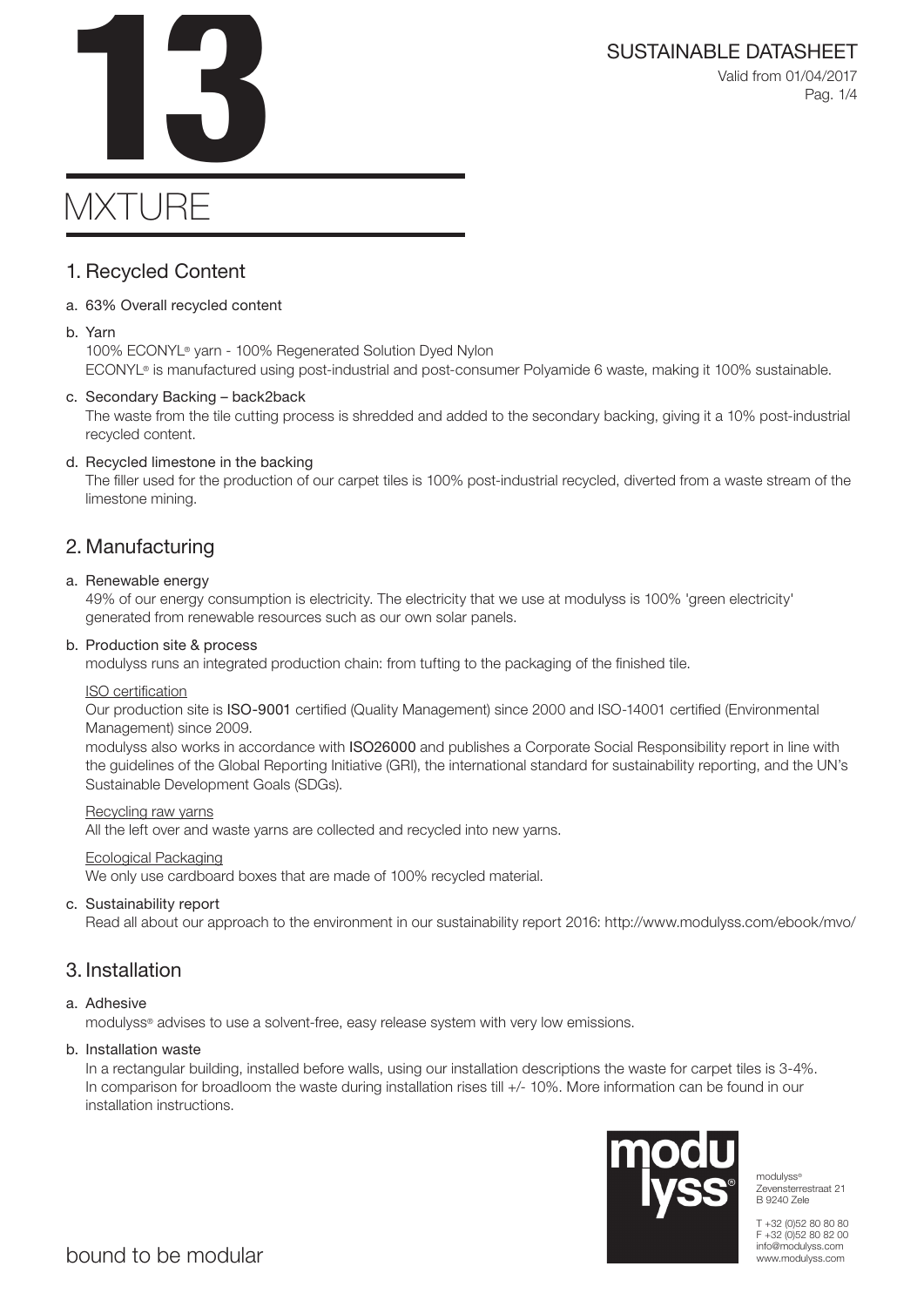### SUSTAINABLE DATASHEET

product: Mxture Pag. 2/4

### a. Re-use

At the end of life, after cleaning, carpet tiles can be re-used in non-critical areas, to extend the product life.

b. Recycling

Carpet tiles can be used as raw material for the backing of new carpet tiles in our back2back program.

c. CARE

Partnership modulyss®/Vanheede Environment Group in which carpet tiles are converted into secondary fuel to reduce  $\mathrm{CO}_2$  emissions significantly. The minerals are extracted from the carpet tiles and recycled into raw material for the cement production industry, which results in  $\pm$  50% recycling of our carpet tiles.

### 5. Voc's & Chemical Substances

This product fulfills the testing criteria for emissions of:

- a. CRI (US and international) Carpet & Rug Institute Compliant to the requirements of Green Label Plus, GLP 1100 (see LEED®, point 6.b)
- b. GUT (DE)

Gemeinschaft Umwelfreundlicher Teppichboden TVOC28<100 μg/m³ This product meets the GUT-criteria, GUT-license number is B03BBE54. These criteria include VOC tresholds, odour and chemical substances.

c. REACH (EU)

modulyss® complies with the strict European REACH standards.

d. Sundahus (SE)

SundaHus Miljödata is a system of health and environmental assessment of products in the construction and real estatebusinesses. The core of the system is a database of substances, materials and products. B-rating.

e. M1 (FI)

This certificate is granted by the Building Information Foundation RTS sr. The aim of the classification is to enhance the development and the use of low-emitting building materials to create a healthy indoor environment.

## 6. Environmental Product Declaration (EPD)

An EPD is a standardized way to provide information on the environmental impact of a product during the entire life. They include information on the environmental impact of raw material extraction and production, energy use and efficiency, content of materials and chemical substances, emissions to air, soil and water and waste generation. A product-specific EPD in accordance with the ISO14025 and EN15804,is available for this product. The EPD-declaration-number is EPD-MOD-20150329-CBC1-EN.



modulyss® Zevensterrestraat 21 B 9240 Zele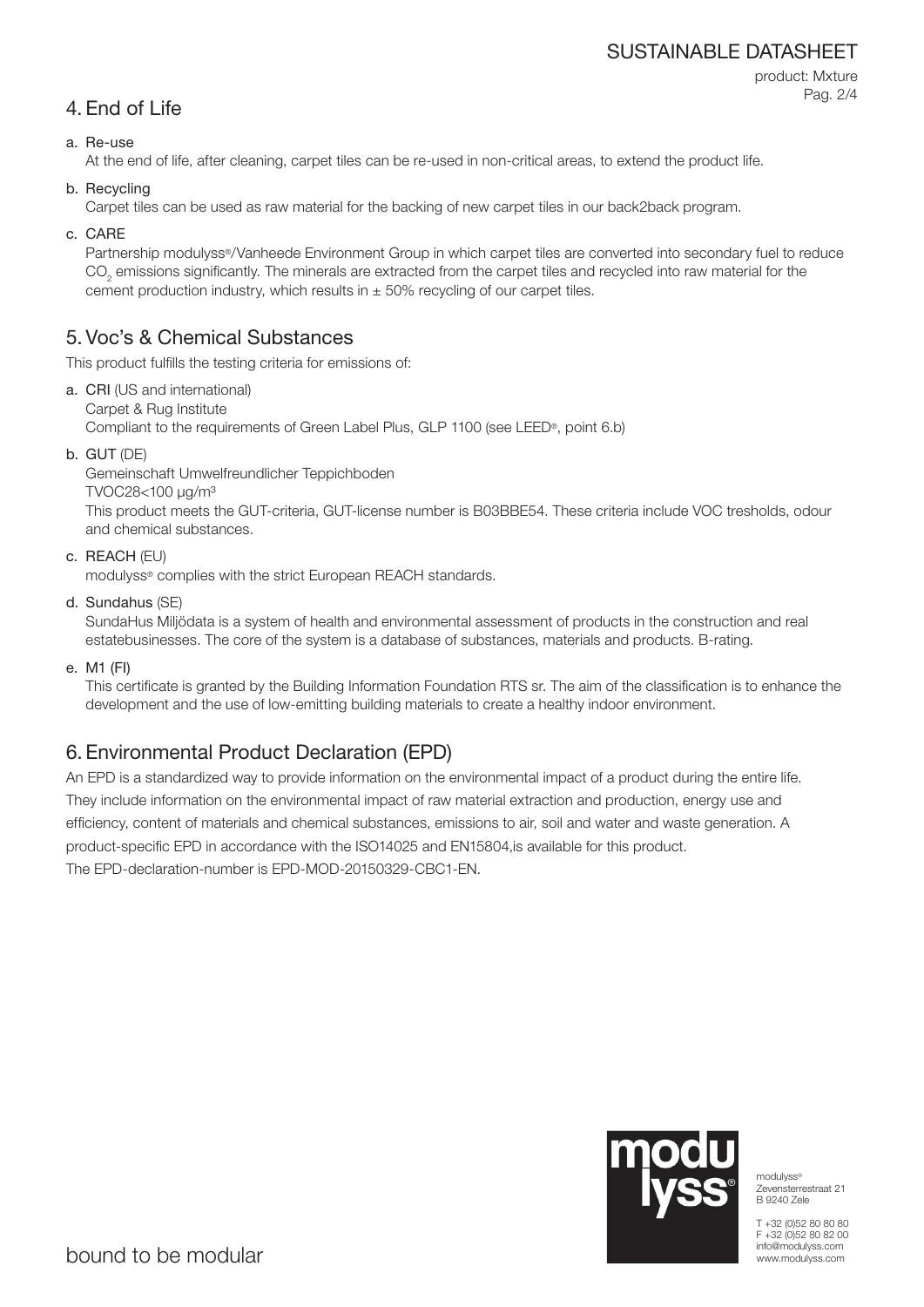### 7. Compliance to Green Building Certifications

product: Mxture Pag. 3/4

### a. BRE Global (UK)

Building Research Establishment This product can contribute towards credits in:

### Hea 02 – Indoor Air Quality

To recognise and encourage a healthy internal environment through the specification and installation of appropriate ventilation, equipment and finishes.

- Use of a low-emission adhesive on installation (BN EN 13999-1:2007) can contribute to this credit.
- modulyss® carpet tiles meet the requirements of EN14041, including E1 classification for formaldehyde emissions, and can contribute to the credit for a healthy indoor air quality.

### Hea 05 – Acoustic performance

To ensure the buildings' acoustic performance including sound insulation meet the appropriate standards for its purpose. This product is highly sound-absorbent. It reduces contact noise by 25 decibels (ΔL<sub>w</sub> - ISO 10140) and has an absorption coefficient of 0.15 (ISO 354).

### MAT 1 – Life Cycle Impact

BREEAM Rating Offices

### Certificate ENP 428 aw, A+ rating - Eco Point score 0,273

To recognise and encourage the use of construction materials with a low environmental impact (including embodied carbon) over the full life cycle of the building. For more information on the Green Guide to Specification visit www.bre. co.uk/greenguide or www.greenbooklive.com

### MAT 5 – Designing for Robustness

To recognise and encourage adequate protection of exposed elements of the building and landscape, therefore minimising the frequency of replacement and maximising materials optimisation. This product satisfies the requirements of EN1307 classification, class 33 - LC2 for intensive use in a contract environment.

### WST 01 – Construction Waste Management

To promote resource efficiency via the effective management and reduction of construction waste. This product can contribute to waste reduction on site. See item 3, installation, for more details. Concerns cutting waste on installation of carpet tiles.

### b. LEED (US and international)

Leadership in Energy and Environmental Design modulyss products can contribute to the following LEED v4 credits:

- MR credit: Interiors Life-Cycle Impact Reduction
- MR credit: Building product disclosure and optimization Environmental Product Declarations
- MR credit: Building product disclosure and optimization Sourcing of raw materials MR4 Post-Industrial recycled content: 55% MR4 Post-Consumer recycled content: 8%
- MR credit: Building product disclosure and optimisation Material ingredients
- MR credit: Construction and demolition waste management
- EQ credit: Low emitting materials
- EQ credit: Indoor air quality assesment
- EQ credit: Acoustic performance.

Products are not reviewed under LEED, LEED credit requirements cover the performance of materials in aggregate, not the performance of individual products of brands. For more information on LEED, visit www.usgbc.org/contact

c. HQE (FR)

Haute Qualité Environnementale

In 2005 modulyss® was awarded the HQE certificate by FDES in accordance with NF P01 010. This product can contribute to seven of the 13 HQE targets as follows:



modulyss® Zevensterrestraat 21 B 9240 Zele